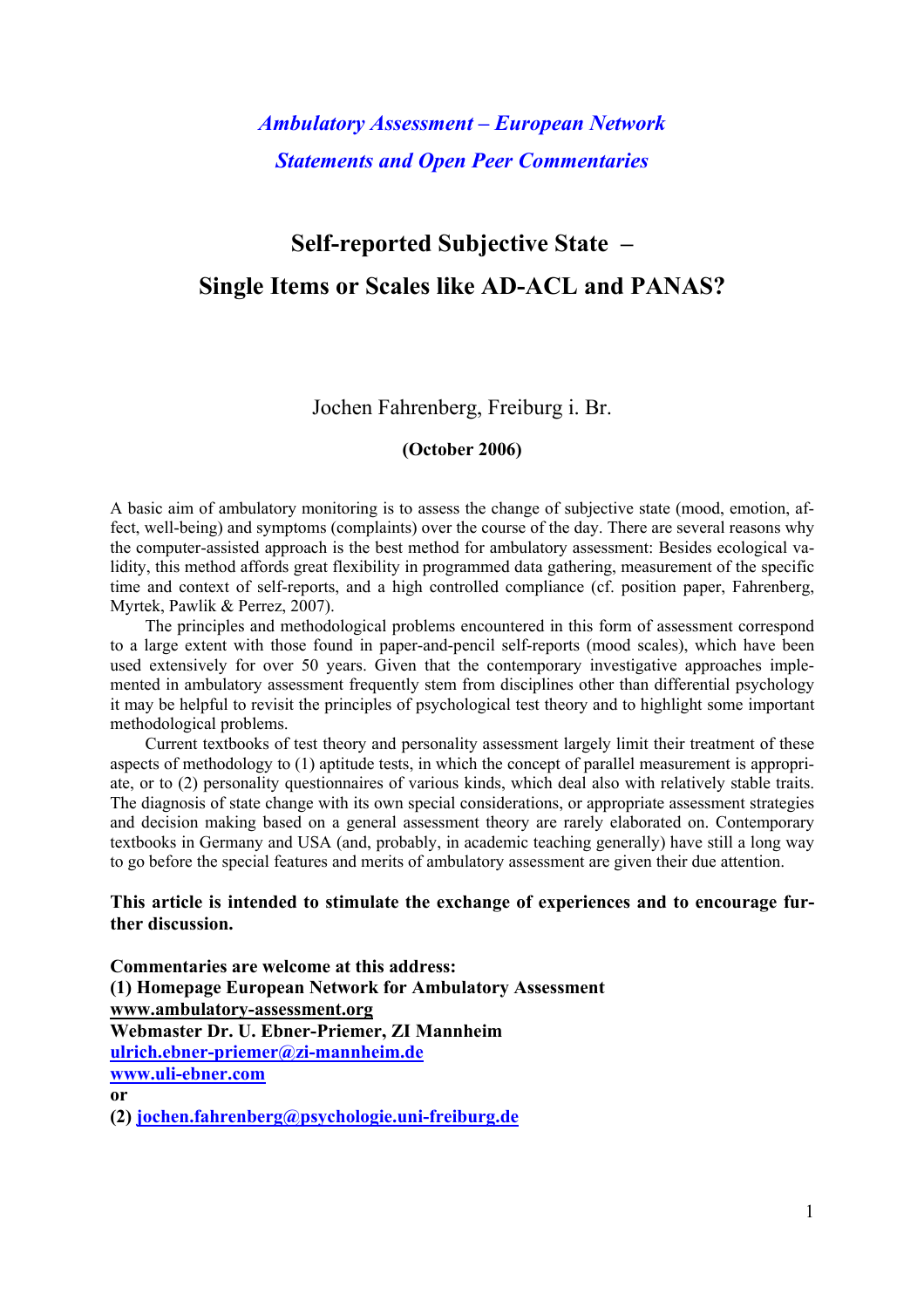**Self-reported Subjective State –** 

# **Single Items or Scales like AD-ACL and PANAS?**

There are remarkable differences in the methodology used by investigators in the ambulatory assessment of subjective state (mood, emotion, affect). While some investigators select single items, others prefer scales composed of several items. The investigators choice is often influenced by the preferences of other investigators as reported in the most recent American publications. Issues of this kind are not of course encountered in every project because the item content and format, and other details are often determined by the fundamental objective of the project.

#### **Advantages and disadvantages of single-item scales and of multiple-item scales**

The use of single items (single-items scales) is advantageous when: (1) a relatively broad range of feelings, moods and emotions should be described with a few items, and (2) the choice of items is easily adapted to the particular question.

German item lists for ambulatory assessment of subjective state have been published by Ebner (2004), Fahrenberg et al. (1984, 2002a, 2002b), Heger (1990), Jain (1995), Käppler (1994**),** Kinne (1997), Kubiak (2003), Myrtek, Foerster & Brügner (2001), Pawlik & Buse (1982), Perrez & Reicherts (1989), Stiglmayr (2003), Triemer (2003), Perrez, Schoebi & Wilhelm (2004).

The *disadvantages of items* are that (1) single-item scales with only few scale points for responding permit no more than a correspondingly small degree of differentiation and often show a skewed distribution of values, and that (2) the conventional estimation of reliability (consistency, item homogeneity) is not possible. The unfavourably small variance can at least be moderated by using a multi-point scaling format such as a suitable visual analogue 21-point scale, and by implementing this format providing some initial training of participants.

The use of scale values rather than item values is beneficial when: (1) a numerically larger variance within and between persons (discrimination) can be achieved with scales of for example 10 items; (2) items with different item means are selected to approach a "normal distribution" of scale values with respect to kurtosis/excess; and, (3) the internal consistency of a number of scale items can be calculated and therewith the coefficient of local reliability.

The *disadvantages of scale values* are that: (1) concerns about the reasonable length of a selfreport could restrict the investigator to the use of only one or two scales which, for the sake of test efficiency, does mean having to refrain from measuring other important aspects of subjective state; (2) each scale requires a number of items with highly similar content which could however place some burden on the respondents having to enter ratings over and over again. This in turn could have a negative impact on acceptance and method-related reactivity; (3) it is very doubtful in the domain of emotionality whether the fundamental assumptions in measurement theory are tenable: that the items of a scale are homogenous in content and that they constitute independent (parallel) measures of the underlying concept; (4) the assumption that all of the item-response functions behave in a synchronous (consistent) fashion over time has still to be validated; and, (5) the straightforward summation of item values (ordinal data) to metric scale values is questionable.

If a consistency coefficient like Cronbach's Alpha-coefficient is to be regarded as a measure of reliability then all items of a scale must be shown to represent parallel measures of the construct (see above). For this reason a schematic application of the consistency analysis is problematic. A precise evaluation of which facets of the construct are represented and the evaluation of whatever associations there are between item number, redundancy and test efficiency is imperative. In addition to this, some indication of the validity should be provided for each type of scale and for each instrument on the basis of criteria correlations and, albeit more difficult, for informed decision-making in a practical assessment task.

Many investigators have therefore preferred to select single items that they regard as relevant to the question. The lack of standardisation of methodology renders a comparison of the research results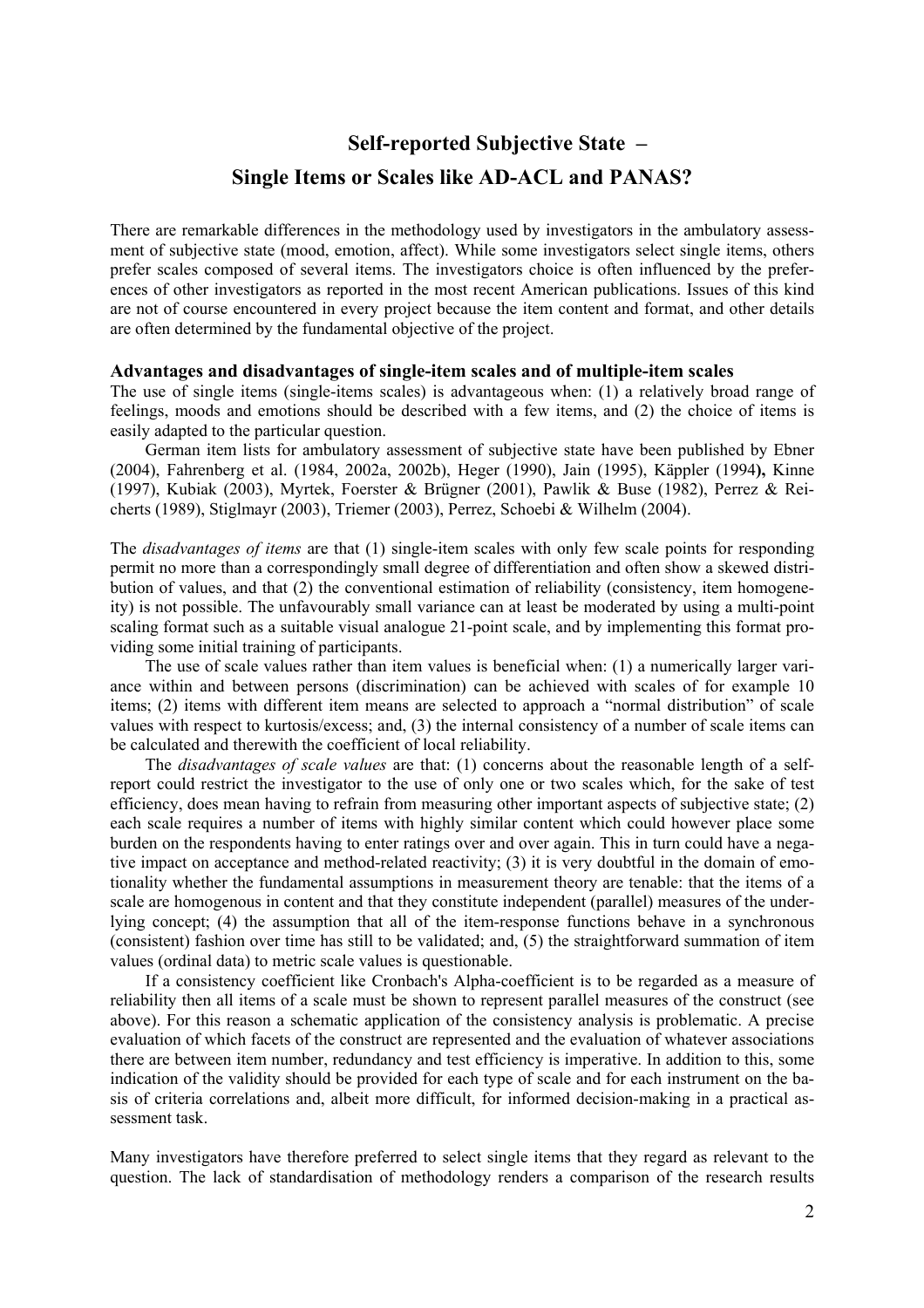from different research groups difficult, and the emergence of a standard method in this field looks unlikely in the foreseeable future. This of course places all the more value on a research strategy that encompasses consistent replication of important research findings, a strategy that should at the very least be pursued within a research group.

## **Commentary on AD-ACL and PANAS**

The majority of published mood scales have a multi-dimensional concept. The large number of scales and items makes them unsuitable for short-term repeated application. The suggestion to reduce the diversity of subjective states to a few dimensions (factors, basic emotions) has found many voices ever since Wundt's three-dimensional theory of emotions. Various instruments with one or two scales for measuring mood (affect) have been developed.

The AD-ACL Activation-Deactivation Adjective Checklist comprises four subscales: General Activation, High Activation, General Deactivation, and Deactivation-Sleep. This checklist has been propagated for the Psychophysiological Research (Thayer, 1970) to investigate correlative relationships on the basis of change measurements. In a subsequent broader concept Thayer (1978) distinguished dimension A (energetic – sleepy) from dimension B (tense – placid, still). The AD-ACL was published in the seventies and appears to arouse little interest today.

The PANAS Positive Affect – Negative Affect Scales (Watson, Clark & Tellegen, 1988) has been applied on various occasions and in the form of a number of German adaptions in past years (e.g. Krohne, Egloff, Kohlmann & Tausch, 1996). Originally, the authors explicitly regarded PANAS as being complementary to rather than rivalling multi-dimensional concepts (Watson  $\&$  Tellegen, 1985, p. 220). The authors' far-reaching postulate to have found a "consensual structure of mood", perhaps even a "real" structure, encouraged other investigators to use this method. For this reason the PANAS has been chosen as an example on the basis of which to illustrate typical test-methodological problems and to draw attention to the serious flaws that need to be addressed.

Watson und Tellegen (1985) intended to create as simple, parsimonious and generally consensual description as possible of self-reported and observer-reported affects: Positive Affect PA und Negative Affect NA. The basic dimensions in PA and NA were proposed to provide a basis for consensus in the contradictory literature. Dimensions such as Arousal (Activation) und Potency (Dominance, amongst others) were mentioned by the authors, but only superficially. The authors claimed that by re-analysis of different datasets they could prove that the dimensions PA and NA represent the dominating "secondary factors" in factor analyses. These two dimensions (scales) are supposedly independent of one another.

From a theoretical point of view the original work reveals an astonishing lack of careful and thoughtful consideration, and it is propped up largely by factor-analytic technical arguments. The authors appear to be oblivious however to the inner dependencies of their methodological preliminary decisions and statistical results. The test-methodological problems and flaws are:

- (1) It is not discernable from the authors' primary research approach that the instrument basically deals with measurements of change rather than trait dimensions of personality questionnaires. The scale construction was not based on intraindividual variance of state changes (– this matter of adequacy is otherwise seldom raised).
- (2) The authors fail to recognise their fundamental bias in their primary item pool studies and in their choice of studies cited by them, that is, the absence of a random sample from the universe of emotion descriptors. This is a fundamental requirement – though empirically hard to achieve – in order to be able to achieve a general taxonomy grounded on factor analysis.
- (3) The data were collected from simple paper-and-pencil investigations and are therefore much more doubtful than data from computer-based investigations that were already feasible in the eighties (see Pawlik & Buse, 1982, 1996).
- (4) The test-statistical and factor-analytical consequences of the different item (co-)variances and the distribution of the item values (inter- and above all intra-individual), particularly in the case of the NA items, has been given too little attention.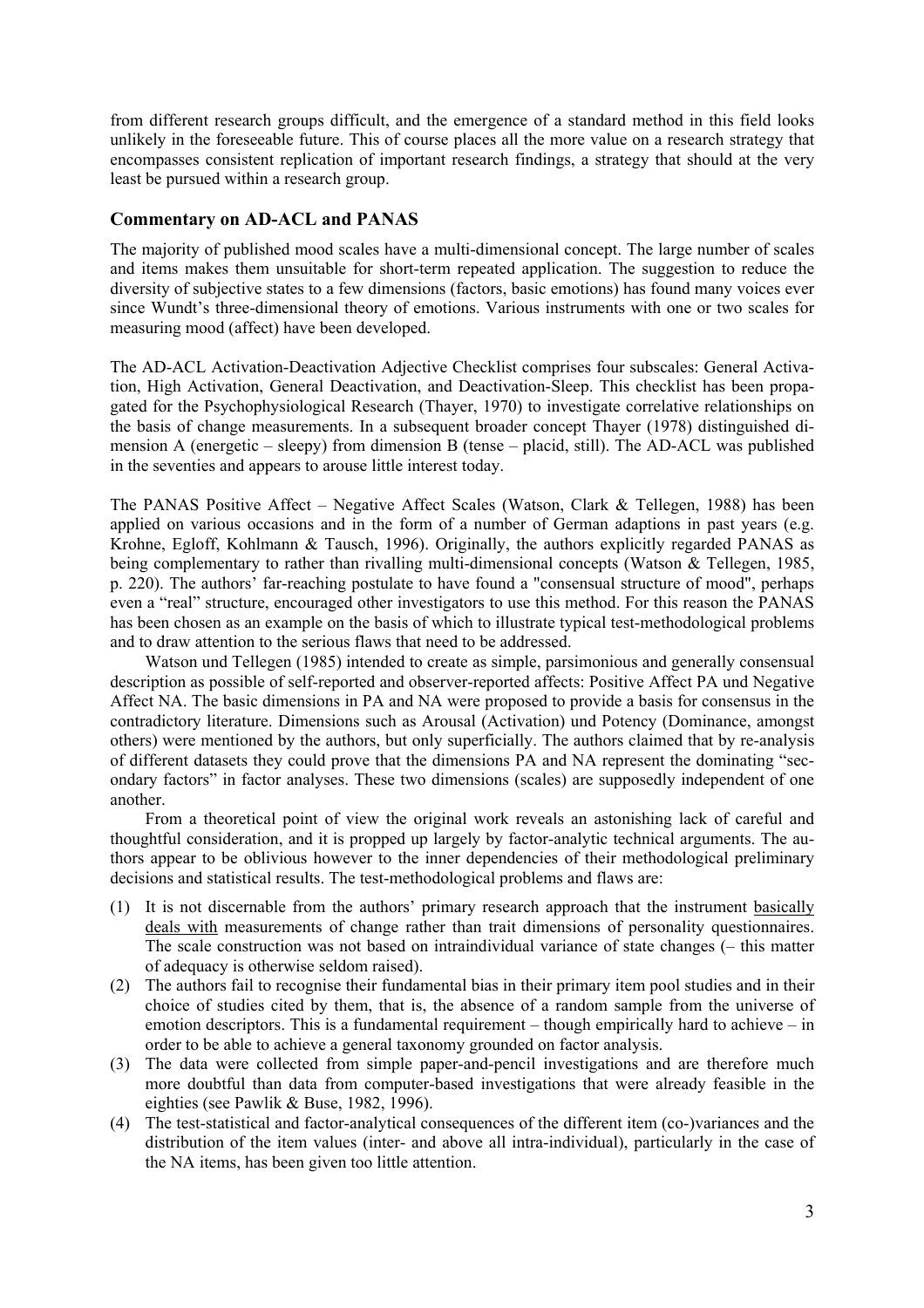- (5) The fundamental issues and methodological problems of measuring changes as well as of scale properties and scaling procedure is not examined in any further detail despite its paramount importance for the description of subjective and, in particular, rapidly changing states.
- (6) The statistical separation of the basic components of variance was not performed: between individuals, within individuals, within and between days (and interactions), either by partitioning of covariance, by multi-level analyses or by modelling according to a latent trait/state concept.
- (7) The trivial effects of redundant items on the scale construction and factor analysis was overlooked: doublets or triplets of highly correlated items can – on account of the implicit weighting during item selection process – result in a serious structural bias of scale/factor content.
- (8) Most researchers will acknowledge that the orthogonal or oblique factor analytic results represent not more than one of a number of possible mathematic-statistical equivalent systems of description (to be evaluated against external criterion measures). Instead, the "existence" of the PANAS dimensions is taken for granted. The author's comparison of such dimensional analyses with the factoral-analytic intelligence research and the g-factor is distorted for a number of reasons and exhibits a reductionism that is particularly problematic in the area of mood and emotion (subjective experience).
- (9) The test efficiency of the long item list of 20 items is not given due thought in terms of the "validity per time unit". This begs the question as to what essential information the investigators neglected because the addition of even more items for repeated self-reports would have simply been too much for the subject. No consideration was given to the pragmatic point: would it not have been incomparably easier to provide the respondents with a visual analogue scale (with for example 21-points) for PA and for NA in order to measure PA and NA more easily, with few presuppositions and considerably faster? Proof must be delivered that the PANAS accounts for more incremental variance in terms of the relevant criteria than a simple single-item scale of the VAStype.
- (10) Careful deliberation and systematic results of the different aspects of local and aggregated reliability and of criterion validity is absent, for the factoral validity has, in the first instance, only formal relevance.
- (11) The authors did not develop explicit assessment strategies in the original publication, for what should the PA- and NA-scales, both limited to 10 largely homogenous items per scale, be best used for, nor did they elaborate on a typical application in research or professional practice.
- (12) The critical question is for which psychological investigations such reduced dimensionality is actually useful, and for which questions a more differentiated system of description is preferable or even crucial. Further to this, different assessment tasks would draw practical benefit from different methods.

In a more recent paper (Watson & Clark, 1997), the authors try to justify some of their more problematic steps and seek to promote the use of their scales. The authors now expressly refer to a hierarchical structure and to multiple specific emotional states. The key question has still not been addressed: structure stability is not the same as change sensitivity, but the latter is neither explained nor investigated. Besides the factorial construct validity there is no mention whatsoever of the author's own contributions to the empirical validity of the PANAS, let alone a superior criterion validity.

Consistencies of 86. to .90 and .84 to .87 (for 10 Items, respectively) for the PA and NA-scales and factor correlations of .95 and .93 are reported without reference to the obvious redundancy of many items (for the sake of higher homogeneity). The authors claim that the scales are independent, a claim that was factor-analytically deliberate and forced, but this independence varies according to the length of the subjectively assessed time interval under consideration, and it still amounts to .30 (momentary) and .34 (for the day) in the authors' only large within-subject dataset. More recent investigations have failed to substantiate the claim of independence (Schmukle, Egloff & Burns, 2002; Zautra, Berkhof & Nicolson, 2002). As long as the data have been drawn from paper-and-pencil tests these findings are in any case doubtful.

No further elaboration is needed here on the author's attempts at justifying why the important components Fatigue and Serenity are missing in the PANAS or why the authors excluded the components Joviality from PA and Sadness from NA: they did not fit in the intended factor scheme ("these terms failed to enhance the psychometric properties of the PANAS scales" p. 277). In the meantime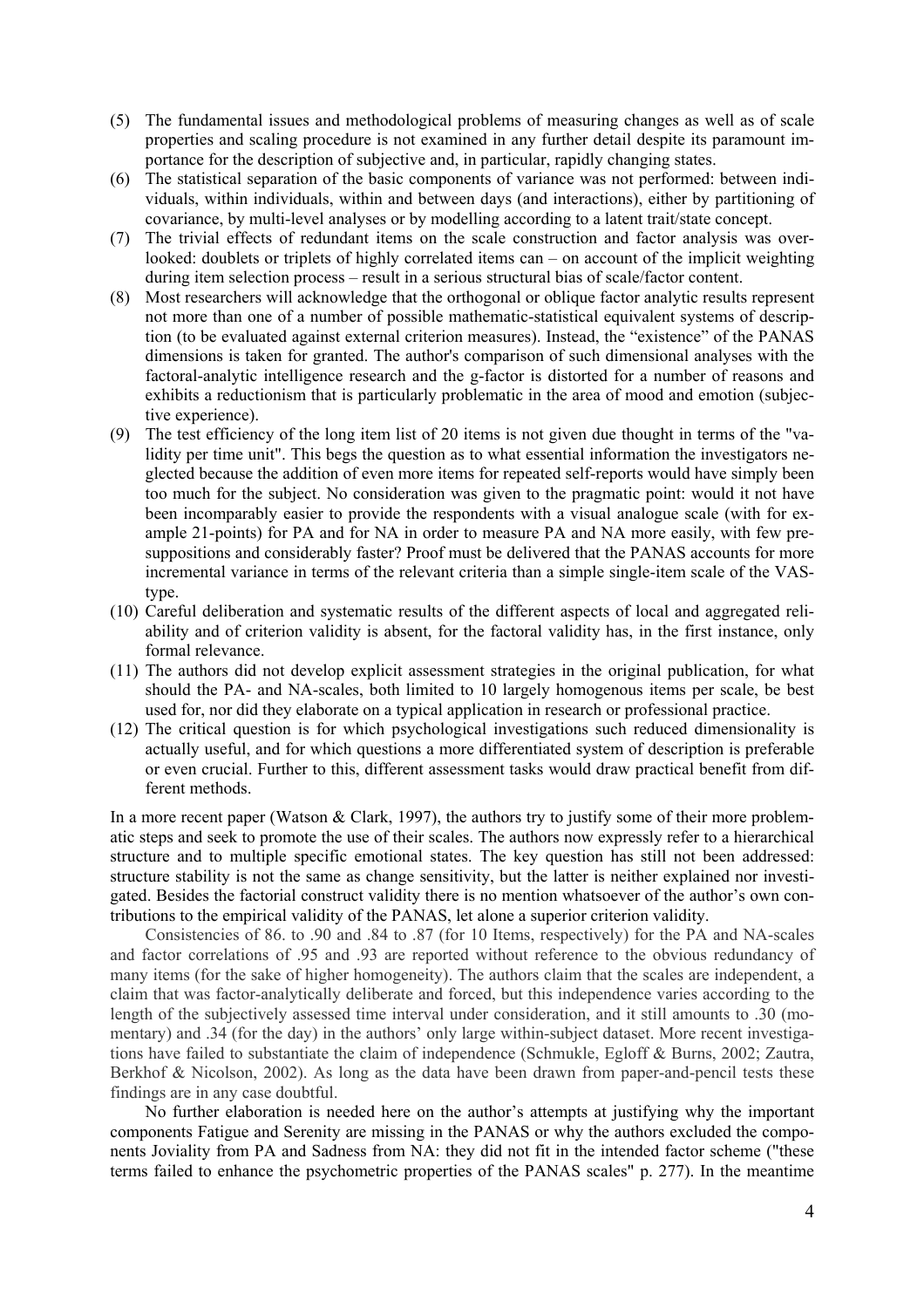PANAS-X has been published with the Sadness scale and PANAS plus with PANAS Happiness Scale, etc.

The account of PANAS is presented in many areas in a circulatory or very one-sided citation style. That the questionnaires developed from the American datasets are culture independent is a peculiar claim. In claiming to have identified dominant dimensions that really exist and are therefore valid for all individuals, the PANAS authors correspond in their own assertions entirely with those of Costa & McCrae and the NEO-FFI Personality Questionnaire, an approach Watson & Tellegen cite as an example to be followed.

Both postulates, extant dimensions (reification) and culture independence, need fundamental qualification, and it is frustrating when a culture independent validity (as a universal truth) is postulated (McCrae & Costa, 1997) on the basis of inadequate one-sided empirical methodology. The past years have seen the publication of several such so-called intercultural studies that follow this kind of simple concept. The translation of American questionnaires into other languages and the presentation of these mainly to students of colleges or universities of western orientation is most certainly inadequate. A fundamentally independent and authentic development of questionnaires and their cross comparison would be much more appropriate (for the ethnological and ethnopsychological criticism of the tendency for psychologists to postulate universal personality traits see, for example, Marsella, Dubanoski, Hamada & Morse, 2000).

In the meantime, the proliferation process of both "universal systems" is however well advanced: there are different versions, there are adaptations with fewer items, even making use once again of bipolar items, and single subscales are being constructed retrospectively – something that comes as a particular surprise considering the previous construction of both instruments and the limited item pool.

## **Summary of evaluation and critical comments**

There is certainly nothing new in the trivial point that positive and negative assessment in selfreported mood is important. A bipolar or valence dimension Pleasant-Unpleasant (lust-unlust) has often been postulated since Wundt. For reasons of semantics and especially because unipolar items have found favour, this perspective has been partitioned into two subscales factor-analytically (and already much earlier in EWL und SKAS). Equally well known is the fact that the respondent generally tends to report a positive mood. In comparison to the current test-methodological and emotiontheoretical literature the PANAS approach can in many regards be said to represent more of a regression than methodological progress, besides which the limited reductionism found in the PA-NA dimensions is very far removed from the multi-system-concepts discussed in the contemporary literature on the neuropsychology of emotion (see Peper, 2006).

On the basis of a critical test-methodological evaluation of the PANAS and similar scales the implementation of such scales in computer-assisted ambulatory assessment cannot be recommended. A standardisation of the methodology is certainly worth striving for, and the desire to make the investigative methods internationally compatible is understandable. But the objections and concerns relating to test-methodology and test-efficiency are obvious. A more practical approach would therefore be to select appropriate single-item scales on the basis of their content and their statistical parameters.

The ambulatory assessment of subjective state (mood, emotion, affect, well-being) requires adequate studies to advance methodology and standardisation. Such developments should be based primarily on German language items, computer-assisted methodology, and must pay particular attention to individual differences in intra-individual variability. Thus, hopefully, some degree of standardisation can be attained by delineating a set of useful items and item formats. Further progress in this methodology could be achieved by the systematic comparison of cross-sectional and longitudinal data and by taking into consideration psychologically important concepts relating to subjective state and state change, and, not least, behavioural criteria.